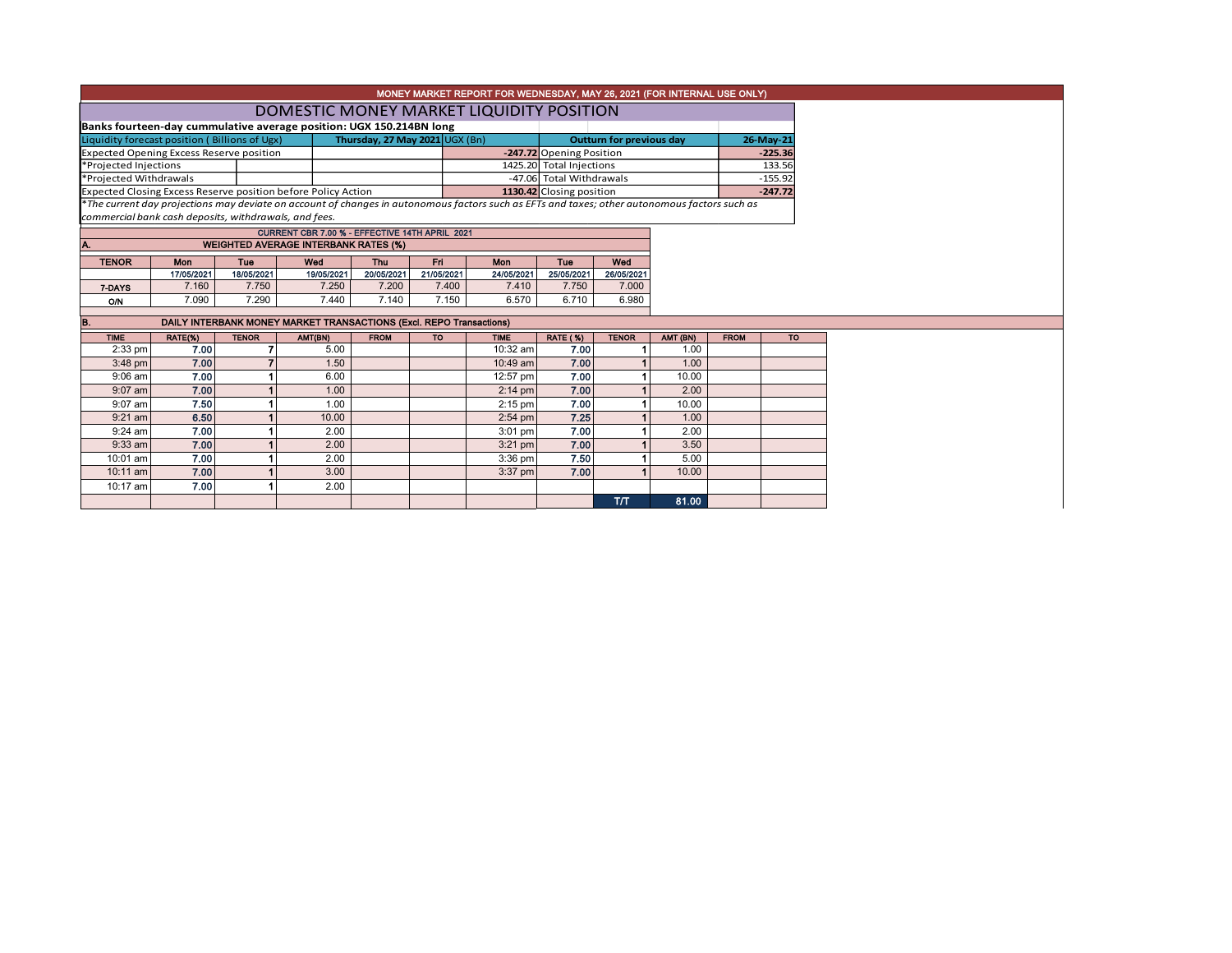C. C. CBR AND THE 7- DAY WAR INTERBANK RATES



• Overnight WAR -7-day WAR - CBR rate - Upper bound - Lower bound

| D.<br>MONETARY POLICY OPERATIONS MATURITIES PROFILE: (27 MAY 2021 - 24 JUNE 2021) |             |                          |                          |             |                |              |  |  |  |  |  |  |
|-----------------------------------------------------------------------------------|-------------|--------------------------|--------------------------|-------------|----------------|--------------|--|--|--|--|--|--|
| <b>DATE</b>                                                                       | <b>THUR</b> | <b>FRI</b>               | <b>THUR</b>              | <b>THUR</b> | <b>THUR</b>    | <b>TOTAL</b> |  |  |  |  |  |  |
|                                                                                   | 27-May-21   | 04-Jun-21                | 10-Jun-21                | 17-Jun-21   | 24-Jun-21      |              |  |  |  |  |  |  |
| <b>REPO</b>                                                                       | 1,105.05    | $\overline{\phantom{a}}$ |                          | -           | $\overline{a}$ | 1,105.05     |  |  |  |  |  |  |
| <b>REV REPO</b>                                                                   | ۰           | ۰                        | $\overline{\phantom{a}}$ | ۰           | ۰              |              |  |  |  |  |  |  |
| <b>DEPO AUCT</b>                                                                  | 96.10       | 137.30                   | 39.10                    | 72.10       | 95.00          | 439.60       |  |  |  |  |  |  |
| <b>TOTALS</b>                                                                     | 1.201.15    | 137.30                   | 39.10                    | 72.10       | 95.00          | 1.544.65     |  |  |  |  |  |  |

Total O/S Deposit Auction balances held by BOU up to 08 JULY 2021: UGX 1,255 BN Total O/S Repo, Reverse Repo & Deposit Auction balances held by BOU: UGX 2,360 BN

|                                                                                                                           | (EI) STOCK OF TREASURY SECURITIES      |                |                  |             | Eii)                                           | <b>MONETARY POLICY MARKET OPERATIONS</b> |               |            |              |                |  |  |  |
|---------------------------------------------------------------------------------------------------------------------------|----------------------------------------|----------------|------------------|-------------|------------------------------------------------|------------------------------------------|---------------|------------|--------------|----------------|--|--|--|
|                                                                                                                           | LAST TBIILS ISSUE DATE: 20-MAY-2021    |                |                  |             | (VERTICAL REPOS, REV-REPOS & DEPOSIT AUCTIONS) |                                          |               |            |              |                |  |  |  |
|                                                                                                                           | On-the-run O/S T-BILL STOCKs (Bns-UGX) |                | 6.103.99         | 27/05/2021  | OMO                                            | <b>ISSUE DATE</b>                        | <b>AMOUNT</b> | <b>WAR</b> | <b>RANGE</b> | <b>TENOR</b>   |  |  |  |
|                                                                                                                           | On-the-run O/S T-BONDSTOCKs(Bns-UGX)   |                | 19,201.78        | 27/05/2021  | <b>REPO</b>                                    | 26-Apr                                   | 213.00        | 7.000      |              | 3              |  |  |  |
| TOTAL TBILL & TBOND STOCK- UGX                                                                                            |                                        |                | 25,305.77        |             | <b>REPO</b>                                    | 28-Apr                                   | 452.50        | 7.000      |              |                |  |  |  |
| O/S=Outstanding                                                                                                           |                                        |                |                  |             | <b>DAUT</b>                                    | $29$ -Apr $-$                            | 74.58         | 7.326      |              | 28             |  |  |  |
| <b>MATURITY</b>                                                                                                           | <b>TOTAL STOCK</b>                     | <b>YTM (%)</b> | <b>CHANGE IN</b> |             | <b>DAUT</b>                                    | 29-Apr -                                 | 93.91         | 7.584      |              | 56             |  |  |  |
|                                                                                                                           | (BN UGX)                               | AT CUT OFF*    | YTM (+/-)        |             | <b>REPO</b>                                    | $29$ -Apr $-$                            | 1,063.00      | 7.000      |              | $\overline{7}$ |  |  |  |
| 91                                                                                                                        | 87.06                                  | 7.003          | 0.083            |             | <b>REPO</b>                                    | $30$ -Apr $-$                            | 72.00         | 7.000      |              | 6              |  |  |  |
| 182                                                                                                                       | 403.16                                 | 9.501          | $-0.248$         |             | <b>REPO</b>                                    | $04$ -May $-$                            | 187.50        | 7.000      |              | $\overline{2}$ |  |  |  |
| 364                                                                                                                       | 5,613.76                               | 10.700         | $-0.700$         |             | <b>DAUT</b>                                    | 06-May -                                 | 40.07         | 7.280      |              | 29             |  |  |  |
| 2YR                                                                                                                       |                                        | 13.000         | $-0.550$         |             | <b>DAUT</b>                                    | $06$ -May $-$                            | 500.38        | 7.717      |              | 56             |  |  |  |
| 3YR                                                                                                                       |                                        | 12.800         | $-1.197$         |             | <b>REPO</b>                                    | 06-Mayl-                                 | 425.00        | 7.000      |              | 7              |  |  |  |
| 5YR                                                                                                                       | 1.589.27                               | 15.100         | $-1.400$         |             | <b>REPO</b>                                    | $10$ -May $\vert$ -                      | 600.50        | 7.000      |              | 3              |  |  |  |
| 10YR                                                                                                                      |                                        | 15.970         | $-0.030$         |             | <b>REPO</b>                                    | 11-May                                   | 283.00        | 7.000      |              | $\overline{2}$ |  |  |  |
| 15YR                                                                                                                      |                                        | 14.400         | $-1.700$         |             | <b>DAUT</b>                                    | $14$ -May $-$                            | 26.75         | 7.662      |              | 55             |  |  |  |
| <b>20YR</b>                                                                                                               |                                        | 16.990         | $-0.510$         |             | DAUT                                           | 14-May -                                 | 9.95          | 7.326      |              | 27             |  |  |  |
|                                                                                                                           |                                        |                |                  | <b>REPO</b> | $14$ -May                                      | 742.00                                   | 7.000         |            | 6            |                |  |  |  |
|                                                                                                                           |                                        |                |                  |             | <b>REPO</b>                                    | 17-May -                                 | 95.00         | 7.000      |              | 3              |  |  |  |
|                                                                                                                           |                                        |                |                  |             | DAUT                                           | 20-May -                                 | 278.96        | 7.536      |              | 56             |  |  |  |
| 9.147.22<br>7.447.58<br>1.017.70<br>Cut OFF is the lowest price/ highest yield that satisfies the auction awarded amount. |                                        |                |                  |             | <b>DAUT</b>                                    | 20-May -                                 | 2.98          | 7.328      |              | 28             |  |  |  |
|                                                                                                                           |                                        |                |                  |             | <b>REPO</b>                                    | 20-May -                                 | 441.00        | 7.000      |              | $\overline{7}$ |  |  |  |
|                                                                                                                           |                                        |                |                  |             | <b>REPO</b>                                    | $21$ -May                                | 305.00        | 7.000      |              | 6              |  |  |  |
|                                                                                                                           |                                        |                |                  |             | <b>REPO</b>                                    | $25-May$                                 | 222.09        | 7.000      |              | $\overline{2}$ |  |  |  |
|                                                                                                                           |                                        |                |                  |             | <b>REPO</b>                                    | 26-May                                   | 136.00        | 7.000      |              |                |  |  |  |
|                                                                                                                           |                                        |                |                  |             |                                                | WAR-Weighted Average Rate                |               |            |              |                |  |  |  |